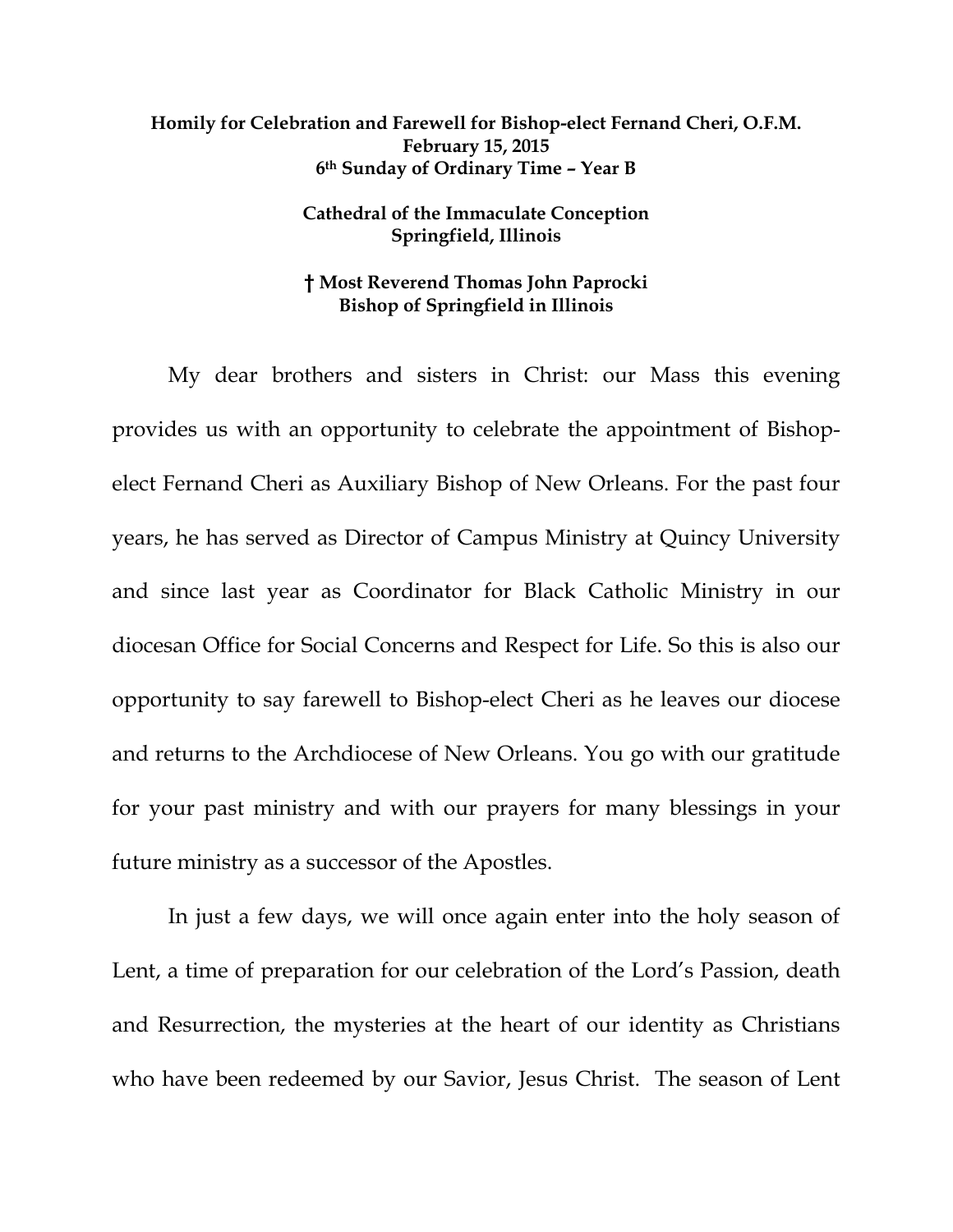presents us with a variety of rituals and practices that invite us to enter more deeply into this sacred time of the liturgical year.

On Wednesday of this week, many of us will present ourselves to be marked with ashes and so again be reminded of our call to repentance and conversion in our lives. The Church recommends to us the practices of prayer, fasting, and almsgiving as ways of preparing our hearts to experience more fully that conversion to which Christ calls us. We might take the opportunity to participate in the Stations of the Cross as a reminder of the path that Jesus took in securing for us the gift of salvation. Our reflecting on that way of suffering that He endured for us invites us to see His great love for us. Our gratitude for that love should move us to want to be more closely united to Him by removing those obstacles that keep us distant from that love.

One of the practices that is very popular during Lent is the increased availability of options for participating in the Sacrament of Reconciliation. The practice of going to confession during Lent stretches back many centuries in the history of the Church. For many years, it was not the regular practice to receive Holy Communion on a regular basis as we do today. Receiving the Eucharist by a majority of the faithful on a weekly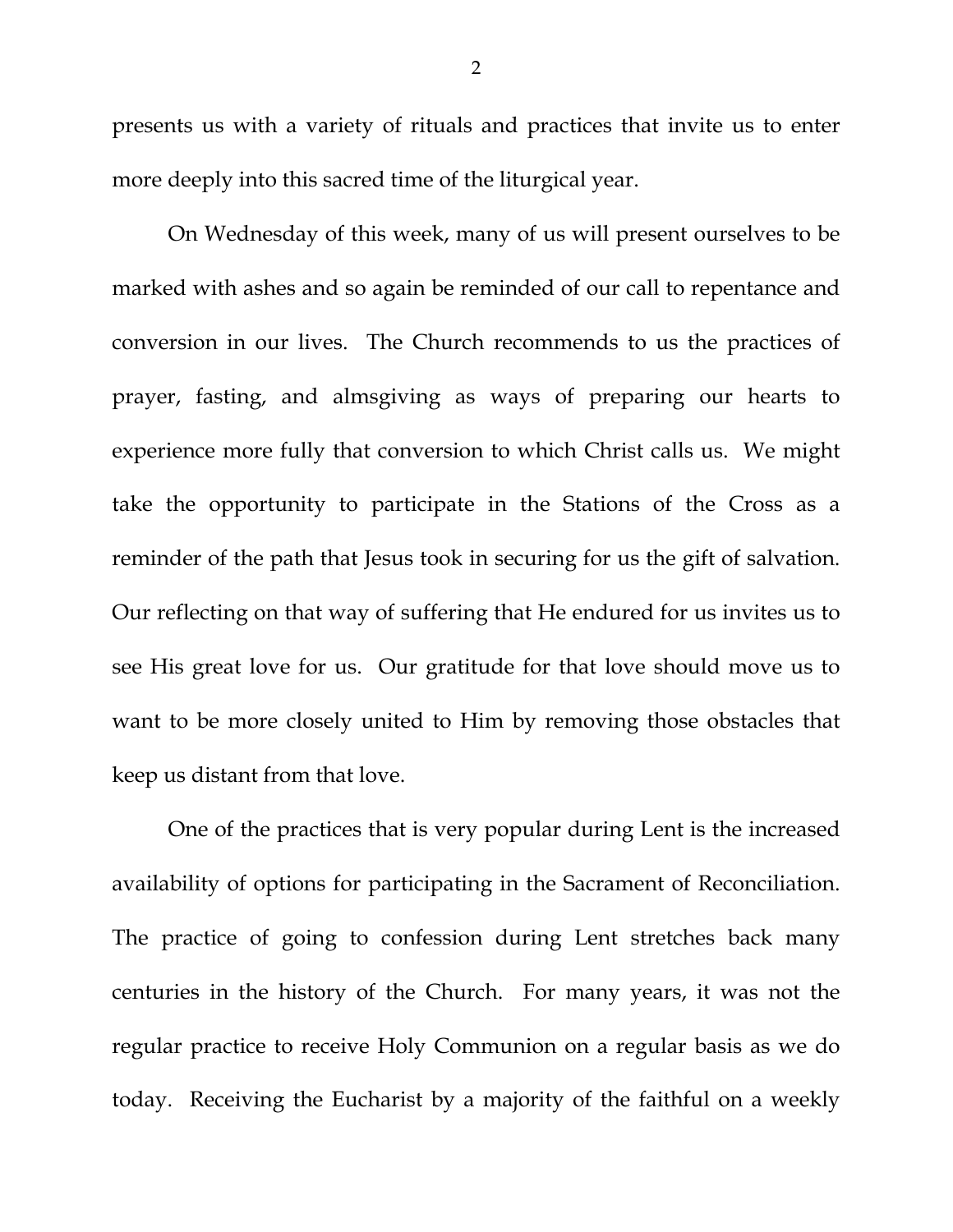basis is a fairly recent development. Before that time, it was not uncommon to receive Holy Communion just once a year, generally during the Easter season. In order to receive Holy Communion worthily during that time, also known as fulfilling one's Easter duty, people would go to confession during Lent as a way of preparing for that important moment.

As mentioned, the Church now encourages us to receive Holy Communion as frequently as possible. For a time, the close connection with confession continued, as many people in previous generations would go to confession every Saturday before going to Mass on Sunday. Going to confession every week is not necessary, as long as we are not conscious of having committed any grave, or mortal sins. If we have willfully committed any of these sins, then we are to go to confession before we can worthily receive the Eucharist. That has not changed with regard to our understanding of the connection between confession and the Eucharist.

Going to Confession is more than just a necessary remedy for serious sins, making confession seem as mainly negative. Confession involves strengthening our relationship with Christ and the Church, a relationship of love and mercy, not one of punishment. This is the great gift that the Church is inviting us to experience during this season of Lent.

3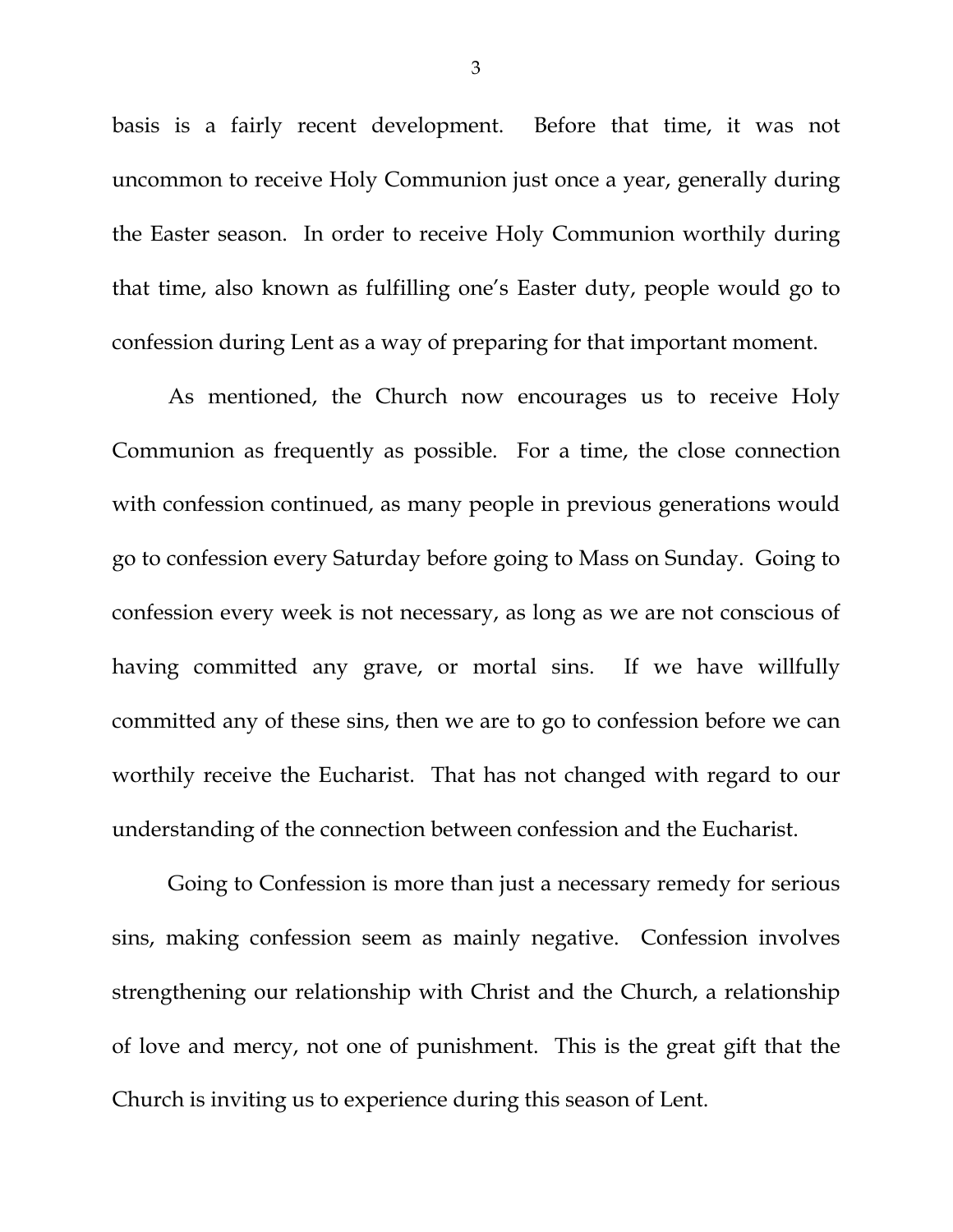Our readings for today's Mass highlight this through the lens of the condition of leprosy. In the Old Testament, this skin disease was seen as a very unfortunate fate to have received. On the one hand, it was greatly feared because of its contagiousness. On the other hand, leprosy was seen as a punishment from God. The result of these two things was that those with leprosy were excluded from society. They were kept out of town at a safe distance from everybody else.

In the Gospel for today's Mass, we see Jesus confronting this stigma of leprosy by not running from it, but rather by coming into contact with it in order to heal it. This and other healing miracles of Jesus in the Gospel are signs that He is the long-awaited Messiah. These signs, however, are not meant to be seen as His desire to "abolish all evils here below, but to free men from the gravest slavery, sin" (CCC 549). It is His desire for all people to come to know the experience of His love and not be excluded from Him or from the community, especially when that exclusion is the result of the sins that we have committed.

Sin, regardless of its severity, separates us from God. In the case of venial sin, it weakens our relationship with Him. Mortal sin breaks our relationship with God and the other members of the Church. Like the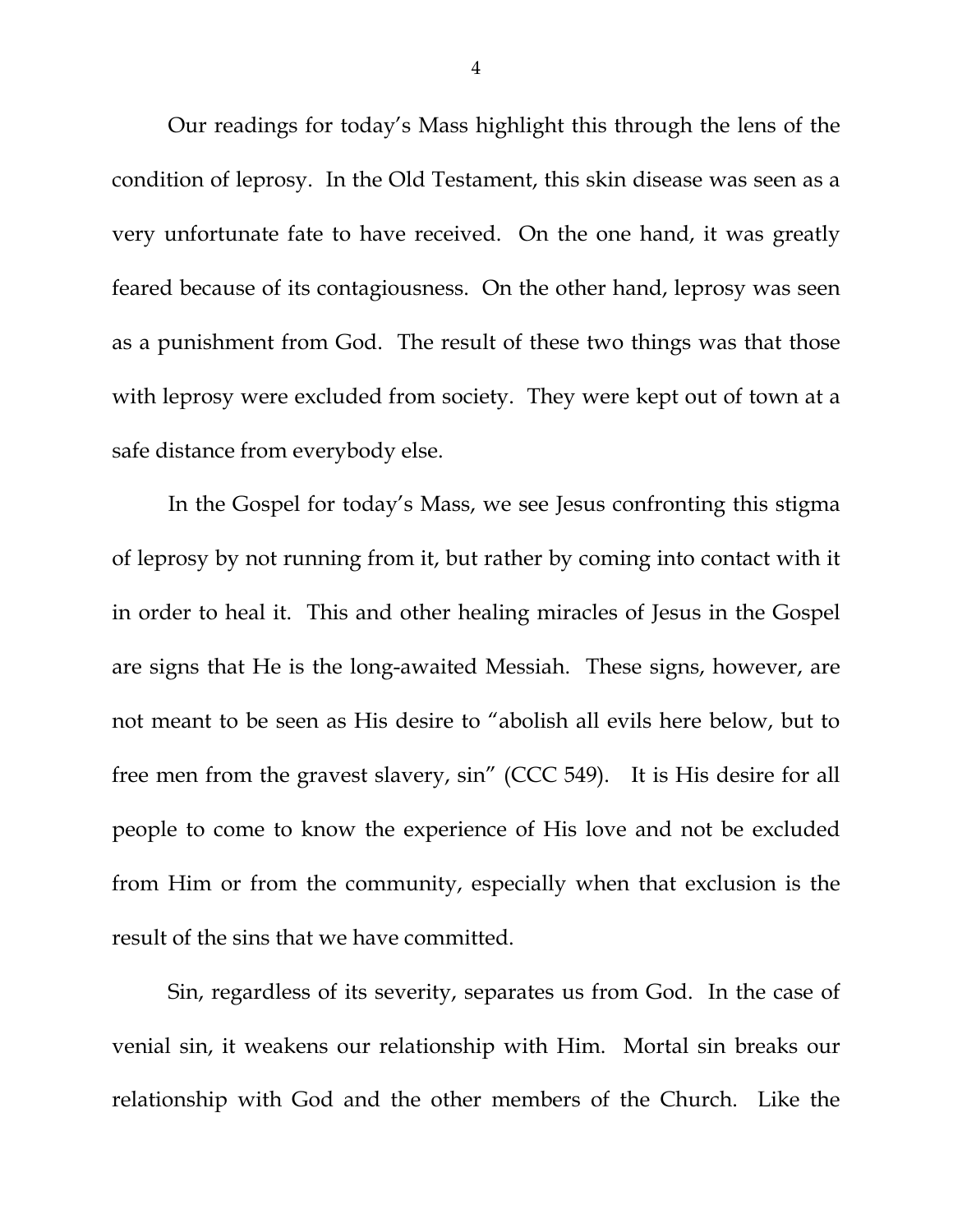person with leprosy, however, Jesus does not desire for us to be isolated from Him. He has come to us to free us from the separation and so restore and even strengthen our relationship with Him and others. This is made possible for each of us through the healing encounter that Jesus has left for us in the Sacrament of Reconciliation.

Each and every one of us can benefit from a strengthened relationship with Jesus, who loves us and who desires to share the gift of His abundant life with us. Regular confession and the frequent, worthy reception of the Eucharist are the most effective ways of achieving this gift. Seen in that light, confession should not be something that we avoid and approach only once a year. Instead, in our desire to enter more deeply into that relationship of love, we should approach Him frequently and joyfully in the sacrament, even if we are confessing only venial sins, for this shows that we do not even want the smallest sins to hold us back from the fullness of love that He wants to give to us.

Our Lenten journey each year is an opportunity for us to look more closely at our lives and to see how we have let ourselves become distant from God through our sins. This requires that we imitate the man in the Gospel who recognized that He was in need of healing. He did not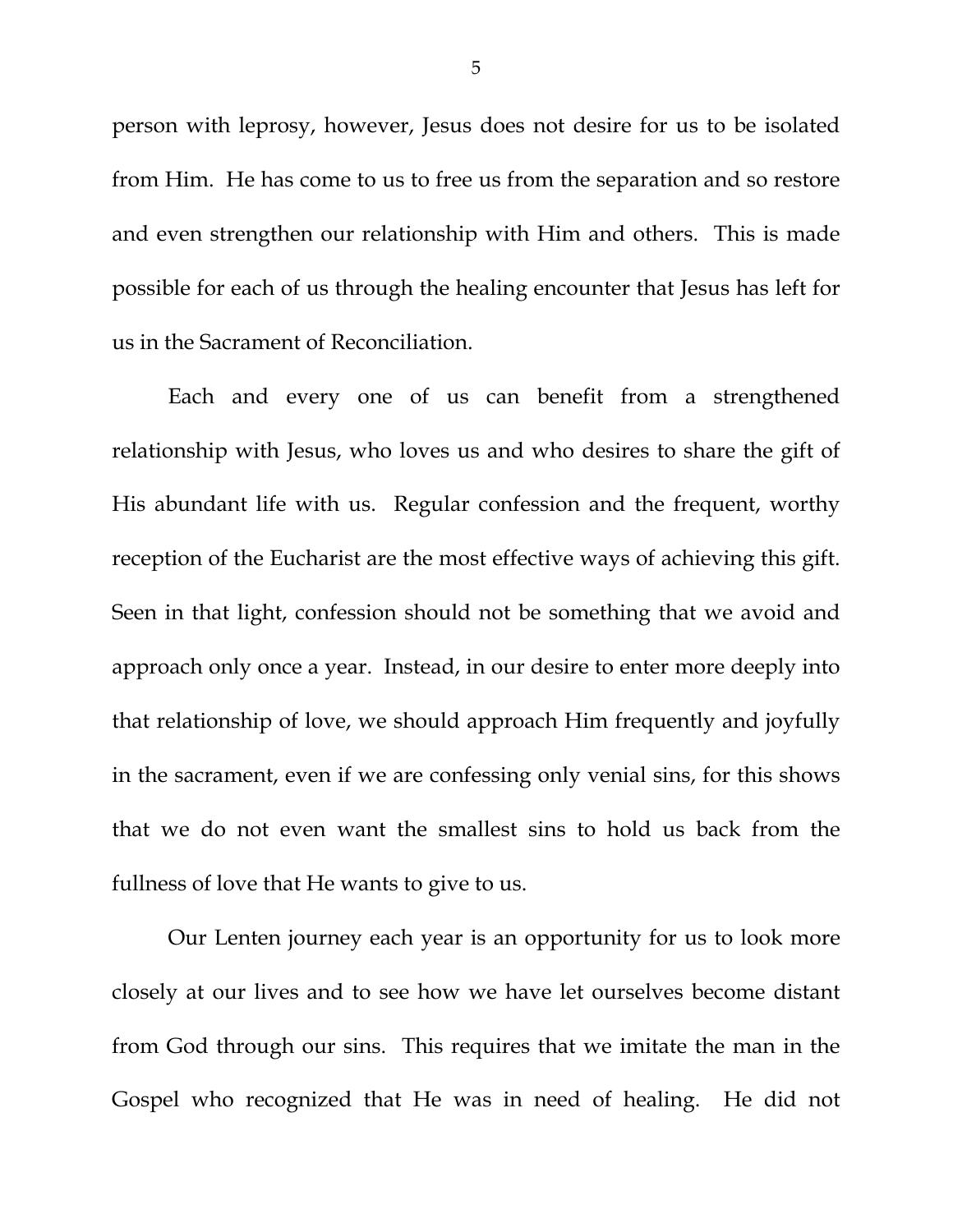presume to receive that healing, but rather submitted Himself humbly before the Lord, asking for that grace.

This is the same for us and how we approach God's loving mercy and forgiveness. In this regard, our society has placed many challenges in our way. There are those who would like to say that the notion of sin is exaggerated and that what was once considered sinful is no longer so. This results in a lack of awareness that we suffer from the sickness of sin and therefore are in need of healing. Even if we recognize the reality of sin, there can be a presumption that it is a matter between us and God, and that approaching a priest to receive that forgiveness is not necessary any more. Such a mindset lacks the true humility that Christ expects, for He has ordered that the normal means of receiving His healing mercy is through the Sacrament of Reconciliation, entrusted to the Church whose priests are its ministers. By humbly submitting ourselves to *His* will for forgiveness, and not *our* will for how *we* would prefer to be forgiven, we are assured of His mercy and therefore guaranteed that we have been reconciled to Him and His Church.

Admittedly, God's plan for reconciling us through the Sacrament of Reconciliation is not easy, because it requires us to be vulnerable, admitting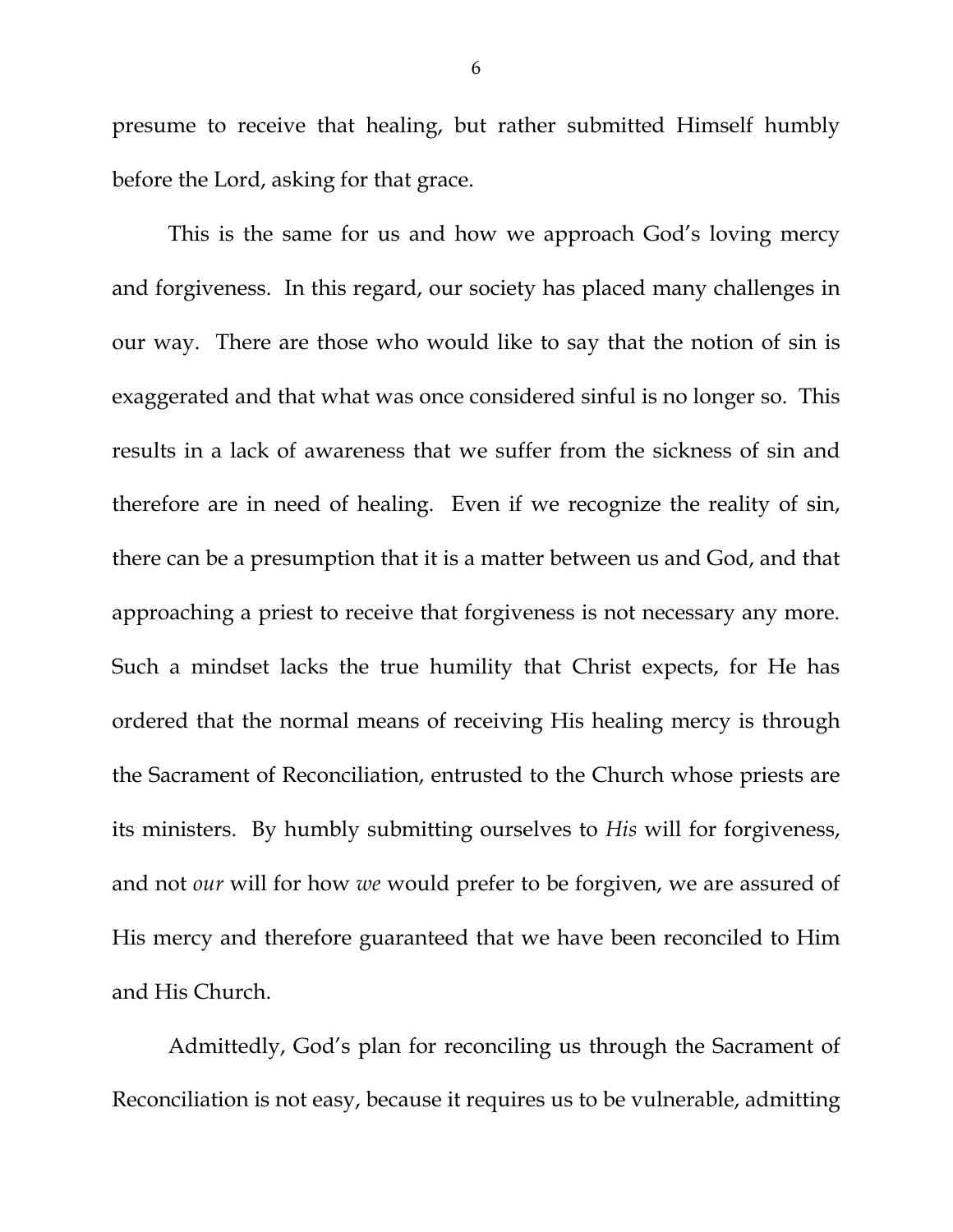our weaknesses and failures in a very explicit way by confessing to Christ through His priests. But the joy and peace that comes from this practice is extremely liberating. The more we allow ourselves to encounter this freeing love of God, the more we come to see it for what it truly is, not something negative and to be feared, but something very positive to approach regularly so that we may more fully experience the love and freedom of the children of God which He has come to give us. Notice how Jesus sent the leper that He had cleansed to show himself to the priest. So Jesus wants us to shows ourselves to the priest when we wish to be cleansed of our sins.

It is my prayer that each of you will take the time this Lent to reflect more deeply on this great sacrament of God's love and mercy. I pray that your desire to enter more deeply into that love which He has shown in His Passion and death will motivate you to look humbly at those sins in your lives that are isolating you from God and one another and to confess them sincerely in the Sacrament of Reconciliation.

As we continue our celebration of the Mass, let us also ask the Lord to strengthen His priests who have been given the great privilege of being Christ's ministers, being His instruments of grace through the celebration